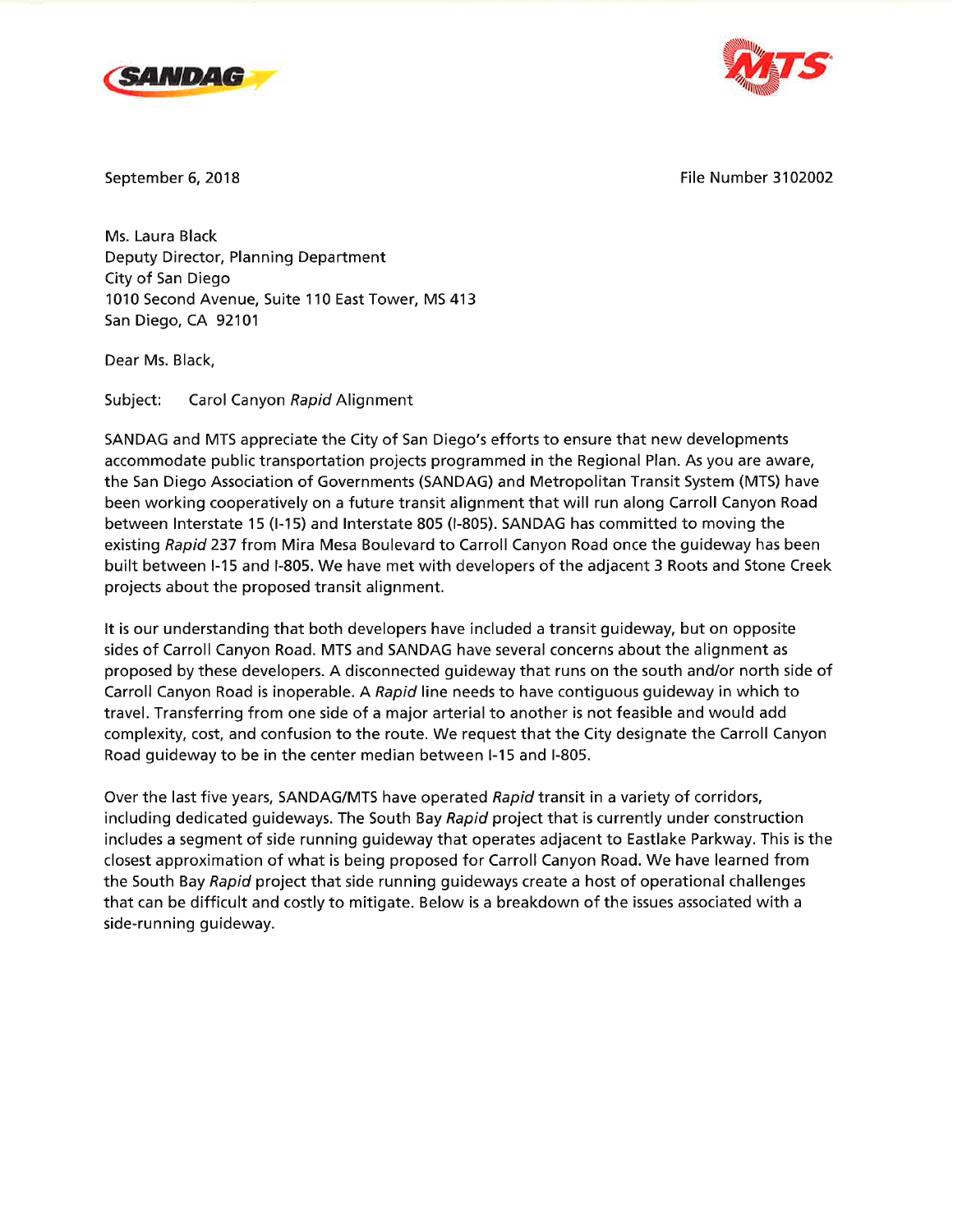## Operational Concerns

- Rapid buses operating "contraflow" in the opposite direction as general-purpose traffic must cross several lanes to enter mixed flow, which requires special signalization with exceptionally long and impractical phase duration a
- Directional conflicts with right turning vehicles, bikes, and pedestrians a
- Auto driver compliance issues on where to wait and when to cross, particularly ignoring right turn prohibitions and causing a collision with a bus entering the intersection from the guideway a
- Auto driver and pedestrian/bike compliance issues on not blocking the guideway or accidentally entering it a
- Rapid buses entering and exiting the guideway may cross paths in order to merge into a general-purpose lane
- Two adjacent intersections at every intersection, which confuse drivers and cause signaling challenges a
- Unusual orientation confuses drivers who don't expect on-coming buses from both directions a
- Unique, individualized signage creates additional confusion for drivers and pedestrians a
- Longer pedestrian crossing dístances may cause queuing that could block the guideway, even with signage and pavement markings prohibiting this behavior a

## Utility Concerns

SANDAG and MTS have both been contacted by SDG&E regarding placement of utilities in the transit guideway. While this situation currently exists in several of our transit corridors, we recommend that, in corridors where this isn't an existing condition, it be avoided if possible.

- a Rapid transit routes generally operate between 5 a.m. and midnight. This leaves limited hours for utility maintenance in the guideway, so routine work and repairs on joint dry utility trenches co-located with a guideway would be unreasonably hindered.
- a Electrical induction from underlying electrical systems could be problematic at Rapid stations
- a Dedicated transit guideways are often constructed utilizing different materials then the general roadway. When they are dug up for maintenance, the result is an array of patches and roadway materials in the transit lanes that diminish the transit guideway quality, structurally and aesthetically.
- The guideway includes a variety of fiber connections that operate our variable message signs, pylons, and future fare collection systems. We have found that our fiber is often compromised when outside agencies perform maintenance in these corridors. a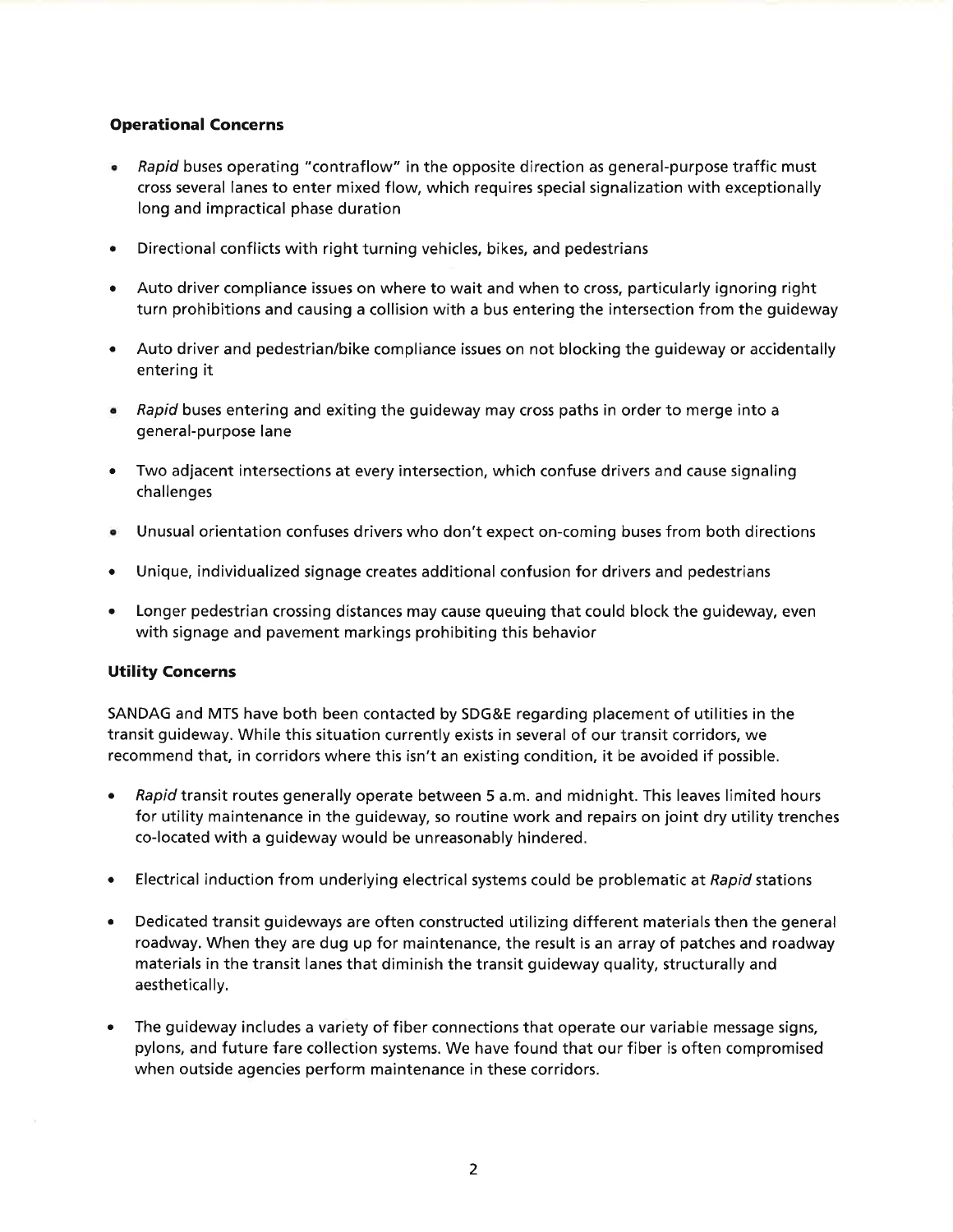Based on these issues, we believe it is in the best interest of the region that the City dedicate an exclusive transit guideway corridor that operates in the center median of Carroll Canyon Road, separate from SDG&E utilities. We appreciate the City's willingness to work with SANDAG and MTS on this issue and look forward to continued participation. A copy of the proposed alignment for Rapid 237 that would operate along Carroll Canyon Road is attached. This new alignment and associated costs will be identified in the upcoming release of San Diego Forward: The 2019 Regional Plan.

Please contact either of us if you have any questions or would like to díscuss this further.

Sincerely,

CHARLES "MUGGS" STOLL SANDAG Director of Land Use and Transportation

Sharon Corney

SHARON COONEY MTS Chief of Staff

MST/ECA/fwe

Attachment: Map of Future Rapid 237 via Carroll Canyon Road